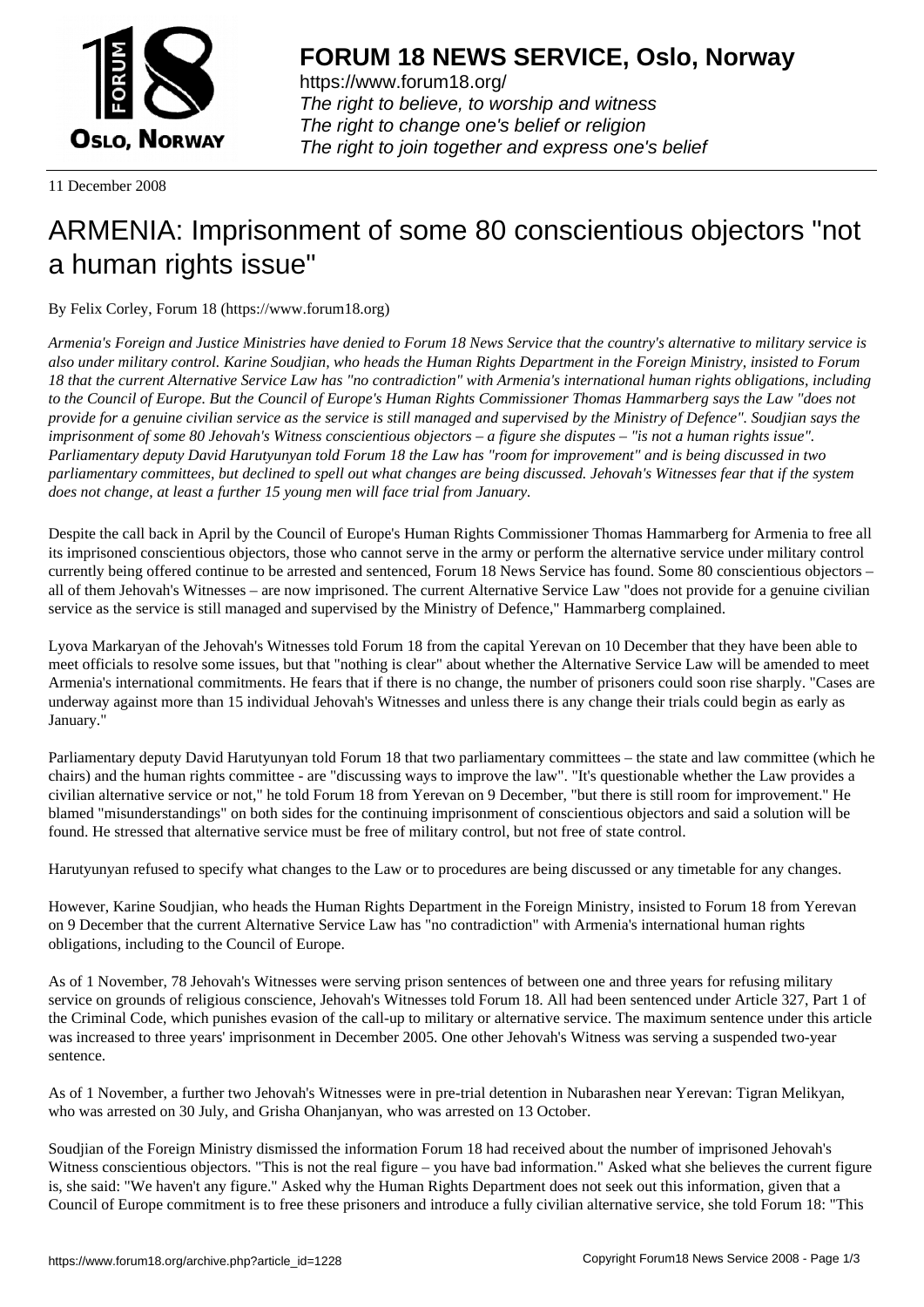Unlike representatives of the Foreign Ministry, Armenia's Justice Ministry does admit that Jehovah's Witnesses who cannot serve in the military on grounds of religious conscience are in prison. However, Lana Mshetsyan, spokesperson of the Justice Ministry, insisted to Forum 18 back in October that the situation for the then 86 Jehovah's Witness prisoners was "different", saying that they were imprisoned for refusing the alternative service being offered. She denied absolutely that the alternative service is under military control and believes it is adequate for those who cannot serve in the military. "So they are not 'prisoners of conscience' at all," she told Forum 18.

The number of imprisoned conscientious objectors has barely changed over the past year. As of September 2007, a total of 82 Jehovah's Witnesses were in prison serving sentences or awaiting trial. As well as the hundreds of Jehovah's Witness prisoners in recent years, a young Molokan Pavel Karavanov was freed from prison in 2006 after serving a sentence for refusing military and alternative service on grounds of religious conscience. Molokans are a Russian Protestant church, established in the 17th century and known for their pacifism. There are about 4,000 Molokans in Armenia (see F18News 26 September 2007 http://www.forum18.org/Archive.php?article\_id=1024).

Soudjian of the Foreign Ministry claimed to Forum 18 that the Alternative Service Law adopted in 2003 and amended in 2004 and 2006 meets the obligations Armenia took on itself when it joined the Council of Europe in 2001. However, the failure to free imprisoned conscientious objectors and introduce a civilian alternative service by 2004 has drawn repeated criticism from officials of the Council of Europe, as well as of the Organisation for Security and Co-operation in Europe (OSCE).

The Council of Europe also criticised the length of the alternative service (42 months compared to 24 months' military service), a criticism repeated by Commissioner Hammarberg in April, who described it as "far too long".

Markaryan of the Jehovah's Witnesses told Forum 18 that he and his colleagues have met officials to try to help them understand the Jehovah's Witnesses' position. He said they met Deputy Defence Minister Ara Nazaryan in late November. "He told us at the end that he understood that we want an alternative civilian service," Markaryan reported. "At the moment officials are listening and we believe they understand what we want. But we don't know what reaction there will be."

Markaryan and other Jehovah's Witnesses insist that the alternative service now on offer remains under military control. "This became clear back in 2004 when 22 of our young men tried it. There has been no change in procedures since then." The 22 abandoned the service when they saw it was under military control and were subsequently imprisoned.

Markaryan pointed out that participants are given military record books where they are described as soldiers, are checked up on each week by the military and need permission from the military to go on leave. Article 14 of the Alternative Service Law says that the military organises the alternative service call-up, while Article 13 says that individuals are assigned to their place of work by the military. Article 18 subjects those doing alternative service to the army's Code of Rules. Article 21 treats those who desert from the army and those who abandon alternative service in exactly the same way.

However, Markaryan does note two areas of progress. He said that at a meeting in spring 2008 with Jehovah's Witnesses, Deputy Prosecutor General, Aram Tamazyan, said that those awaiting trial on charges of refusing military and alternative service would no longer be held in pre-trial detention. They would instead only be detained in the courtroom if found guilty. "This is only half-being implemented - it seems not all local prosecutors know about this," Markaryan told Forum 18. "But it is some improvement."

Tamazyan confirmed that he had met the Jehovah's Witnesses to discuss the issue of pre-trial detention. But he insisted to Forum 18 on 10 December that those awaiting trial for refusing military and alternative service are treated the same regardless of which region of the country they live in. He declined to discuss the two current cases where Jehovah's Witnesses are being held in pre-trial detention, one of them for more than four months.

Markaryan also noted that the previous practice of denying military cards to those who have served terms of imprisonment for refusing military and alternative service has now ended after Jehovah's Witnesses met the Defence Minister Seyran Ohanyan in summer 2008. Ohanyan then instructed all military commissariats to issue such cards, a process that began soon after. Markaryan said all their former prisoners now have such cards.

"This was a real problem. Without the military card the young men could not register their place of residence," Markaryan told Forum 18, "and without a registered place of residence they couldn't get an identity card or passport. So they couldn't get a job in the government, couldn't leave the country and couldn't even get married!" (END)

More coverage of freedom of thought, conscience and belief in Armenia and the unrecognised entity of Nagorno-Karabakh is at http://www.forum18.org/Archive.php?query=&religion=all&country=21

A compilation of Organisation for Security and Co-operation in Europe (OSCE) freedom of religion or belief commitments can be found at http://www.forum18.org/Archive.php?article\_id=1351.